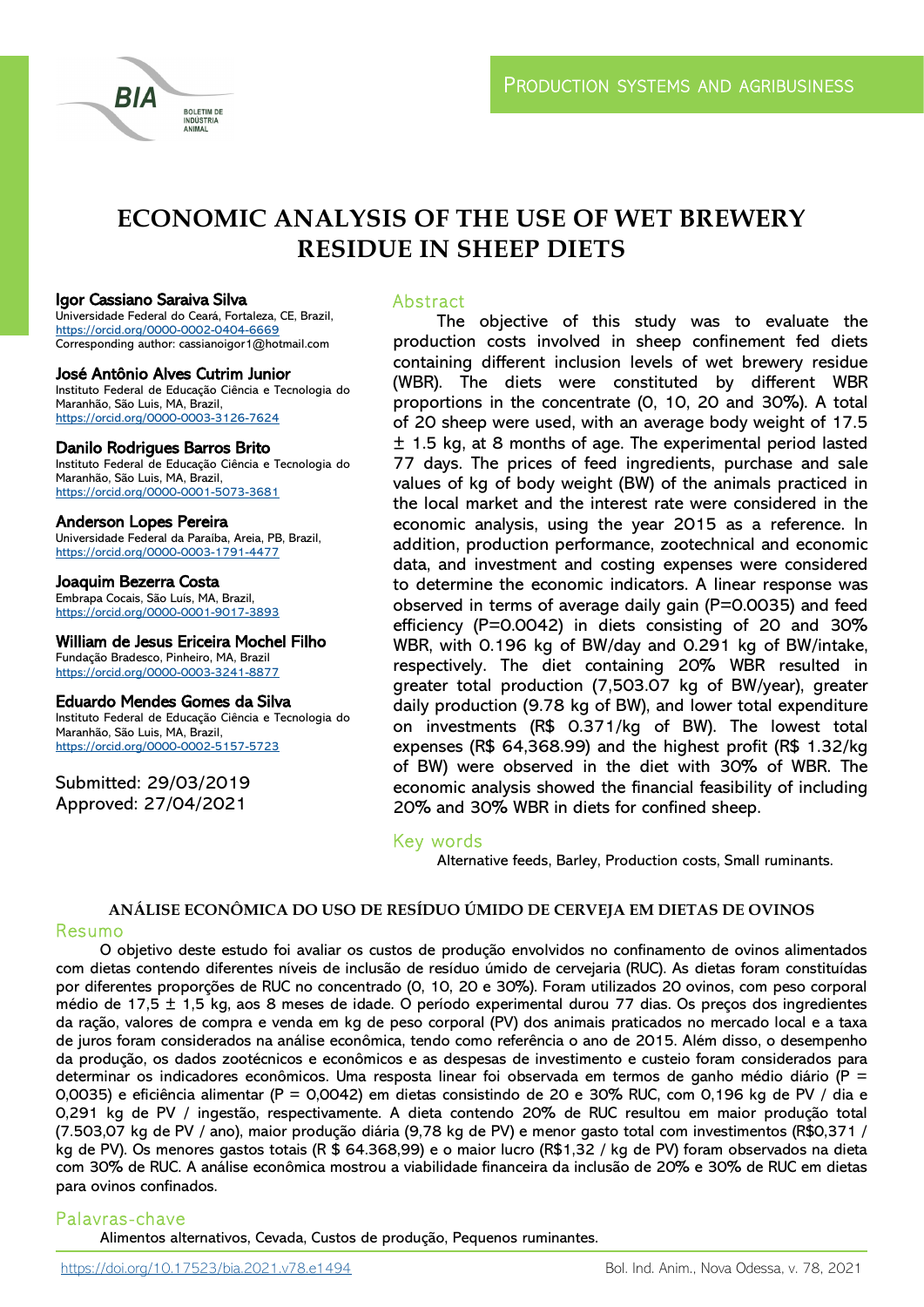# **INTRODUCTION**

Nutrition is one of the bases of animal production systems, as it is directly correlated with the quantity and quality of nutrients that are ingested by animals, which makes feed management the costliest component of animal production. In addition, the seasonality in forage production throughout the year leads producers to seek new alternatives to feed the herd in order to not compromise the productive performance.

The search for alternative feeds from local agro-industries residues enables reducing animal production costs due to greater availability and lower cost when compared to traditional feeds. However, some of these residues may have limited use due to anti-nutritional effects, therefore the nutritional properties included in the ruminants' diet must be known.

In this context, oilseed pies (POMPEU et al., 2012) and residues from the extraction of fruit juices (LEITE et al., 2014) have been studied in order to assess their contribution to ruminant production. In addition to these, there is also wet brewery residue which has high nutritional quality, and allows its partial or total use in the diet formulation for these animals.

Due to the increase in sheep farming in the Brazil, it is essential that studies be carried out in order to assess genetics, nutrition, health and financial viability, so that techniques are designed for the maximum use of the productive potential of animals and feed in order to minimize production costs, advocating the sustainability of the property and making the sheep farming more competitive. Therefore, knowledge of production costs represents an indispensable condition for producers for assertive management to be adopted.

In view of the above, the objective of this study was to evaluate the production costs and determine the economic indicators for using different proportions of wet brewery residue in the diets of sheep in a confinement system.

## **MATERIAL AND METHODS**

The study was approved by the Animal Ethics and Experimentation Commission (*AEEC*/*CMV*/*UEMA*) under the number 21/2011. The experiment was carried out at the Sheep and Goats Culture Sector of the Federal Institute of Education, Science and Technology of Maranhão, Campus São Luís, Maracanã, located at 35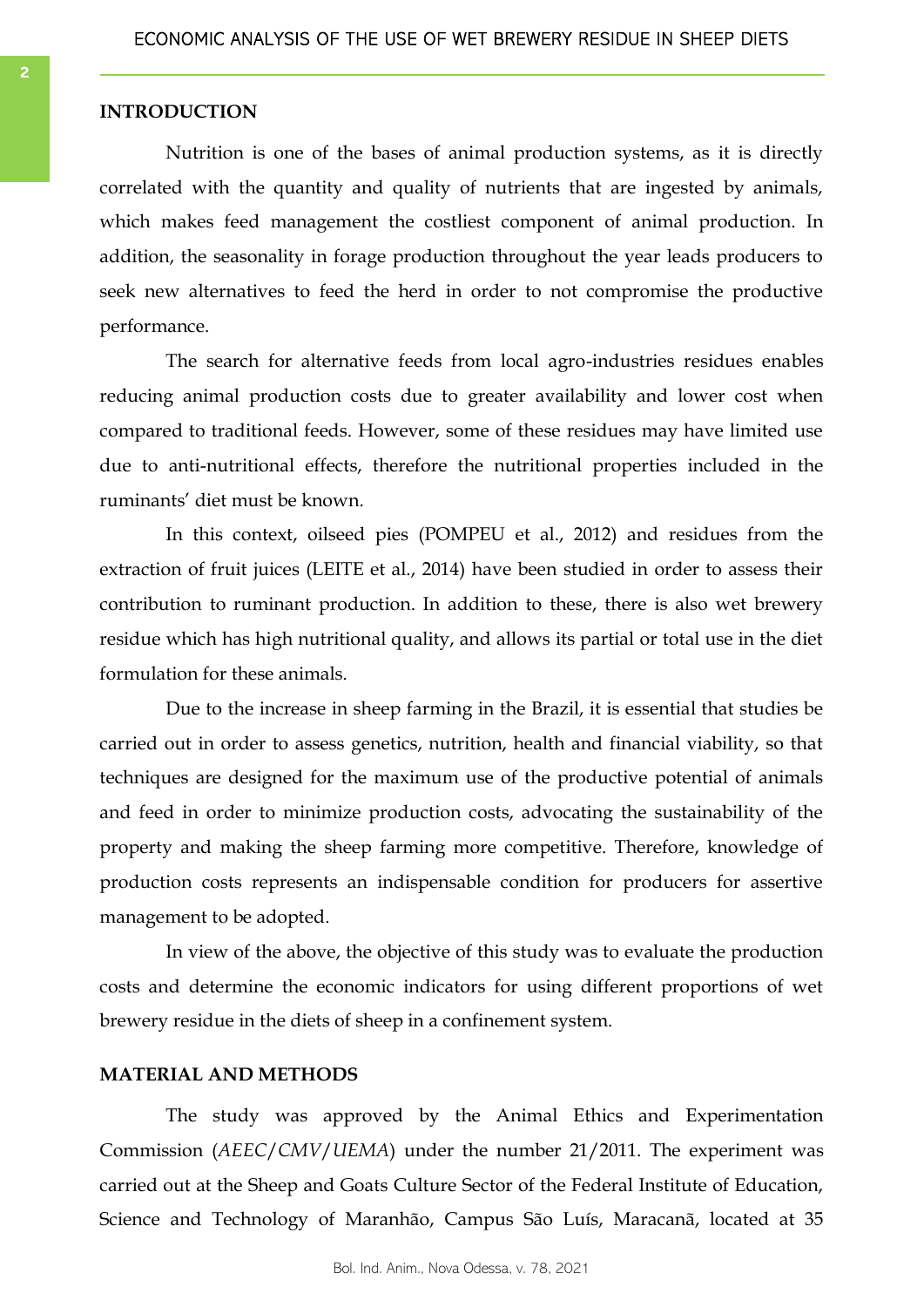<span id="page-2-0"></span>meters of altitude, south latitude of 2º 37' 01" and west longitude of 44º 16' 19". It presents a hot and semi-humid tropical climate, with a rainy season from January to June and an average rainfall of 1800 mm year-1.

The confinement was conducted in a masonry shed hollowed out on its sides, with a roof provided with lanterns and covered with asbestos tiles. The experimental animals were allocated in individual stalls of 1.50 x 1.70 m with a concrete floor covered with sawmill residue (wood shavings), and with a 5% slope.

The diets were formulated with different inclusion levels (0, 10, 20 and 30%) of wet brewery residue (WBR). The experimental design was completely randomized, with four treatments and five replications. A total of 20 lambs undefined breed sheep (10 male castrated lambs and 10 male non-castrated lambs) with an average body weight (BW) of  $17.5 \pm 1.51$  kg were used in the experiment. All animals were dewormed with Closantel sodium (Diantel) at a dose of 1 mL for every 10 kg of BW.

Water and mineral mixture were provided *ad libitum* to the animals. The diets were calculated based on natural matter (NM), composed of roughage feed (Tifton-85 hay) and concentrate (formulated with ground corn, soy and different levels of wet brewery residue) (Table 1), formulated for animals of late maturity, with body weight of 20 kg for an average daily weight gain of 150g/day according to NRC (2007). Daily

|                                   |                                     | Diets |       |          |
|-----------------------------------|-------------------------------------|-------|-------|----------|
| Ingredients (kg)                  | $0\%$                               | 10%   | 20%   | 30%      |
| Tifton-85 hay                     | 45.90                               | 39.62 | 33.30 | 26.52    |
| Ground corn                       | 43.47                               | 43.74 | 44.05 | 43.11    |
| Soybean meal                      | 10.38                               | 6.36  | 2.33  | 0.0      |
| Limestone                         | 0.25                                | 0.28  | 0.32  | 0.37     |
| WBR <sup>1</sup>                  | 0.0                                 | 10.0  | 20.0  | 30.0     |
| Total                             | 100.0                               | 100.0 | 100.0 | 100.0    |
|                                   | Chemical composition (% dry matter) |       |       |          |
| Dry matter                        | 80.81                               | 80.41 | 74.03 | 67.67    |
| Crude Protein                     | 12.76                               | 12.76 | 12.76 | 12.76    |
| Neutral Detergent Fiber           | 41.27                               | 39.26 | 37.22 | 34.94    |
| Acid Detergent Fiber              | 22.90                               | 22.38 | 21.84 | 21.18    |
| <b>Total Digestible Nutrients</b> | 65.80                               | 65.80 | 65.80 | 65.80    |
| Calcium                           | 0.40                                | 0.40  | 0.40  | 0.40     |
| <b>Total Phosphorus</b>           | 0.28                                | 0.28  | 0.29  | $0.30\,$ |

Table 1. Ingredients and chemical composition of experimental diets.

<sup>1</sup>Wet brewery residue. Data in kg/100 kg of feed.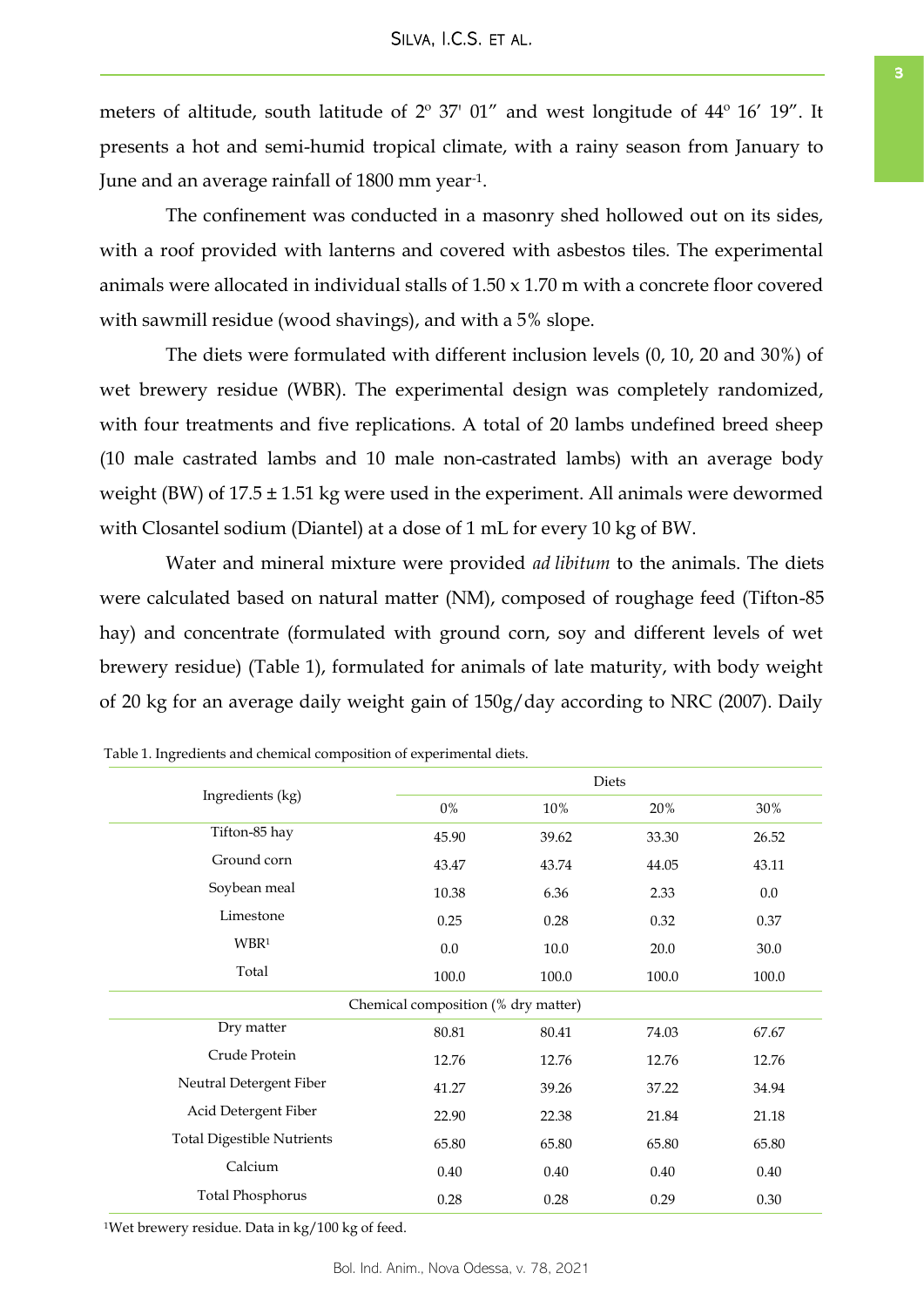adjustments were carried out allowing leftovers of up to 15%, and diets were provided at 8:00 am and at 5:00 pm.

The experimental period lasted 77 days, with the first 14 days to adapt the animals to the stalls and diets. At the end of the confinement period, the animals were slaughtered by stunning in the atlanto-occipital region. The average daily weight gain and feed efficiency were measured, and the data were submitted to regression analysis using the InfoStat statistical program (DI RIENZO et al., 2018).

The average daily weight gain (DWG) obtained during the experimental period was taken into account for the economic analysis. The calculations were based on the year 2015 (reference year) for the commercialization prices practiced in the regional market, adopting the purchase and sale value of sheep of R\$8.00 and R\$11.00 kg of body weight, respectively.

For calculation purposes, investment and costs were simulated for a recommended production scale of plots with 50 animals, given that this number is the average herd size of rural properties in the State of Maranhão according to IBGE (IBGE, 2019).

The calculated technical parameters were:

- Daily production (kg BW) = DWG  $x$  area/animal;
- Total area (ha);
- Supplied roughage (kg  $NM/morth$ ) = roughage (kg  $NM/year$ )/12 months
- Supplied concentrate (kg  $NM/morth$ ) = concentrate (kg  $NM/year)/12$ months;
- Cost of roughage  $(R\$/kg)$  = supplied hay (kg NM) x price of hay  $(R\$/kg)$ ;
- Cost of concentrate  $(R\$/kg)$  = supplied concentrate (kg NM) x price of concentrate (R\$/kg);
- Cost of diet  $(R\$/kg) = \text{cost of roughage} (R\$/kg) + \text{cost of concentrate} (R\$/kg)$ kg).
- The zootechnical indicators determined were:
- Total animal production (kg BW/year) = total animals (no./year)  $x$  final slaughter weight (kg);
- Total lots (no./year) = 365 days/confinement time (days) + sanitary empty time (days);
- Total animals (no./year) = total lots (no./year) x lot with 50 animals;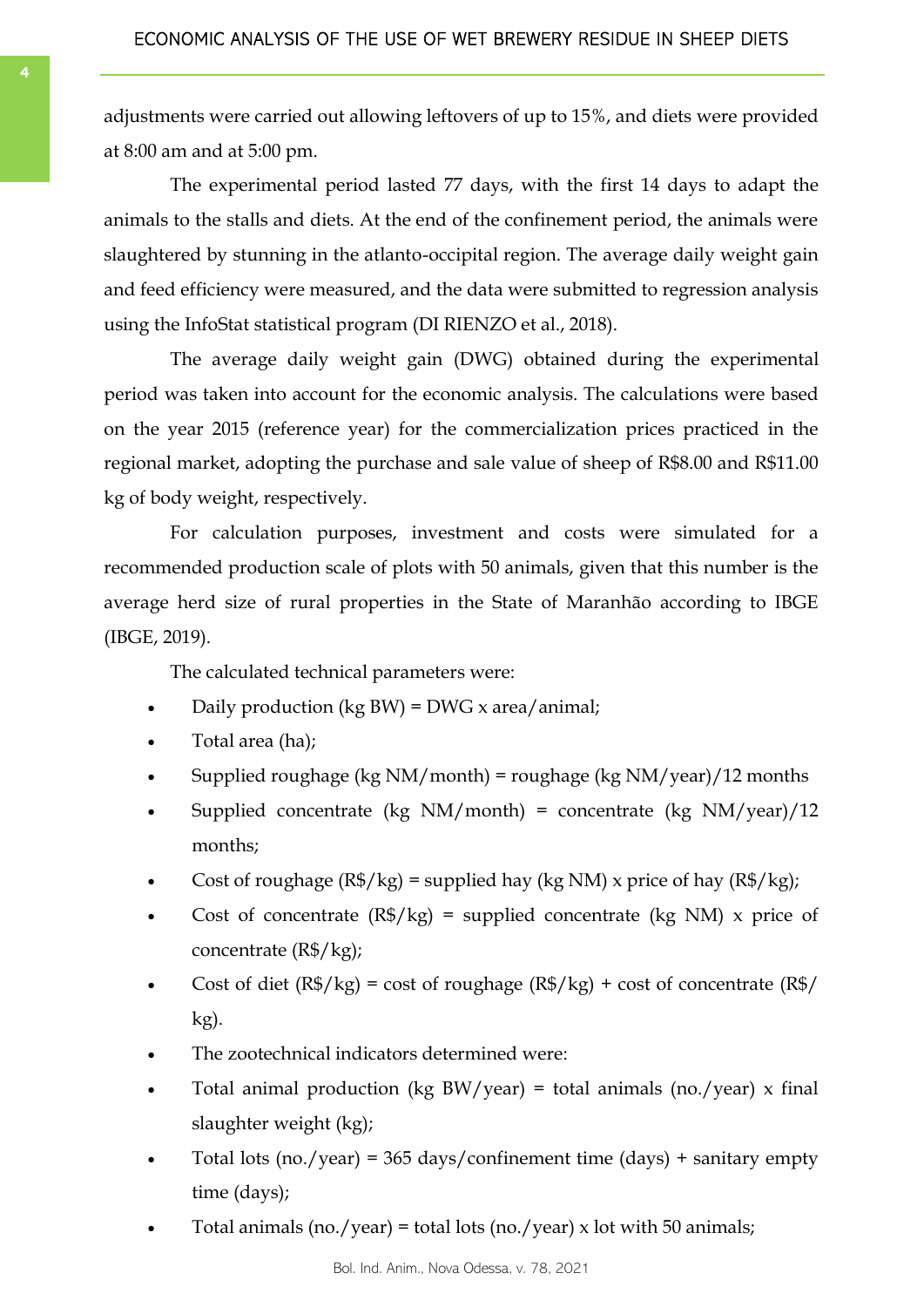- Land productivity (kg BW/ha/month) = daily production (kg BW  $x$  sales price)/area used (ha);
- Labor productivity (kg  $BW/day/person) = daily production (kg BW)/total$ monthly manpower (day/man);
- Concentrate productivity (kg BW/kg NM) = daily production (kg BW)/ concentrate supplied (kg NM).

The cost analysis was performed according to Hoffman et al. (1987), which considers the operating cost and the total production cost. For this study, expenses costs (family labor, feeding of lambs, maintenance and fuel for machinery and equipment, medicine, electricity, technical assistance, stalls maintenance and costs of acquiring the lambs) were considered, along with investments (stalls and equipment), stalls , machinery and equipment depreciation, in addition to the return on invested capital, thus obtaining the total expenses of the confinement production system.

The time horizon considered in the analysis for the projection was 10 years, thus enabling an evaluation of the activity in the long term according to the classification by Varian (2000). During this period, it is possible to monitor and characterize the production cycles and consider the depreciation of improvements, machinery and equipment. The linear method or fixed quotas was used for the depreciation calculation, which provides a constant depreciation. All costs involved in the activity were determined based on the purchase prices practiced in the local market. Labor remuneration was based on the amount paid to the minimum wage in force in 2015, which was R\$788.00 taking into account all labor charges.

The economic-financial indicators followed the same composition of the Integrated System of Agricultural Costs as developed by the Institute of Agricultural Economics (IEA), in partnership with the National Center for Technological Research in Informatics for Agriculture (CNPTIA/Embrapa), which guides calculations of the following parameters:

- Gross revenue (GR) ( $\mathbb{R}$ \$/month) = total production in kg of BW x selling price in the market;
- Effective operating cost of the activity (EOC) ( $R\$/$ month) = expenses on operations (maintenance of facilities and machinery) + expenses for contracted labor + expenses for inputs (feed, medicines, energy);
- Total operating cost of the activity (TOC)  $(R\$/month) = EOC + other$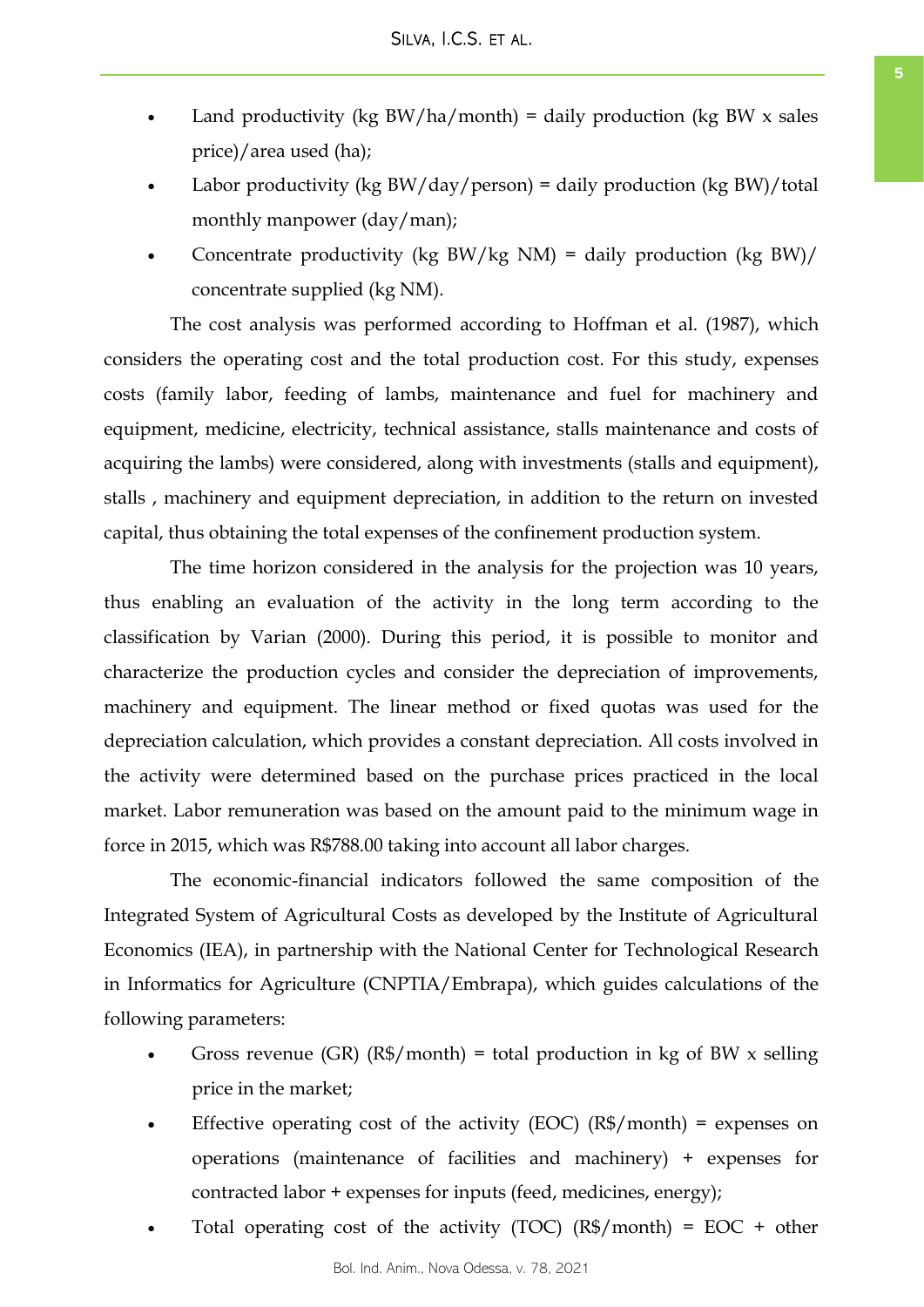operating costs (family labor, stalls and machinery depreciation). The linear method proposed by Hoffman et al. (1987) was used to calculate depreciation;

- Total activity cost (TC) ( $R\$/$ month) = TOC + other fixed costs (return on capital invested in lambs, stalls, machinery and land);
- Gross margin of activity (GMA) (R\$/month) = GR EOC;
- Net margin of activity (NMA) (R\$/month) = GR TOC;
- Activity profit  $(R\$/month) = GR TC;$
- Effective operating cost per kg BW (R\$/month) = (EOC x (GR/GR x 100))/ monthly production in kg;
- Total operating cost per kg BW (R\$/month) = (TOC x (GR/GR x 100))/ monthly production in kg;
- Total cost per kg BW (R\$/month) = (TC x (GR/GR  $\times$  100))/monthly production in kg;
- Gross margin per kg BW  $(R\$/month)$  = price of kg BW EOC;
- Net margin per kg BW  $(R\$/$  month) = price of kg BW TOC;
- Profit per kg BW ( $R\$/$ month) = price of kg BW TC;
- Share of the cost of medicine in the EOC  $(\%)$  = monthly cost of medicine/ EOC x 100;
- Expenditure on labor in relation to the production value  $(\%)$  = monthly expenditure on labor/GR x 100;
- Participation of EOC in GR  $(\%)$  = EOC/GR x 100;
- Participation of TOC in GR  $(\%)$  = TOC/GR x 100;
- Rate of return on invested capital (% a.a) =  $NMA/(stalls + machinery + hay)$ + land);
- Total capital invested in relation to production per kg BW (R\$/month) = (capital invested in stalls + machinery + land)/daily production in kg;
- Profitability (%) = (NMA/GR) \* 100 (LOPES et al., 2011);
- Return on investment  $(\%) = (NMA/total$  capital invested in stalls + machinery + land) \* 100 (LOPES et al., 2011).

Gross revenue (GR) was calculated by the product resulting from the production in kg of body weight at the price of the product to be marketed. Net revenue was obtained by the difference between gross revenue (GR) and the expenses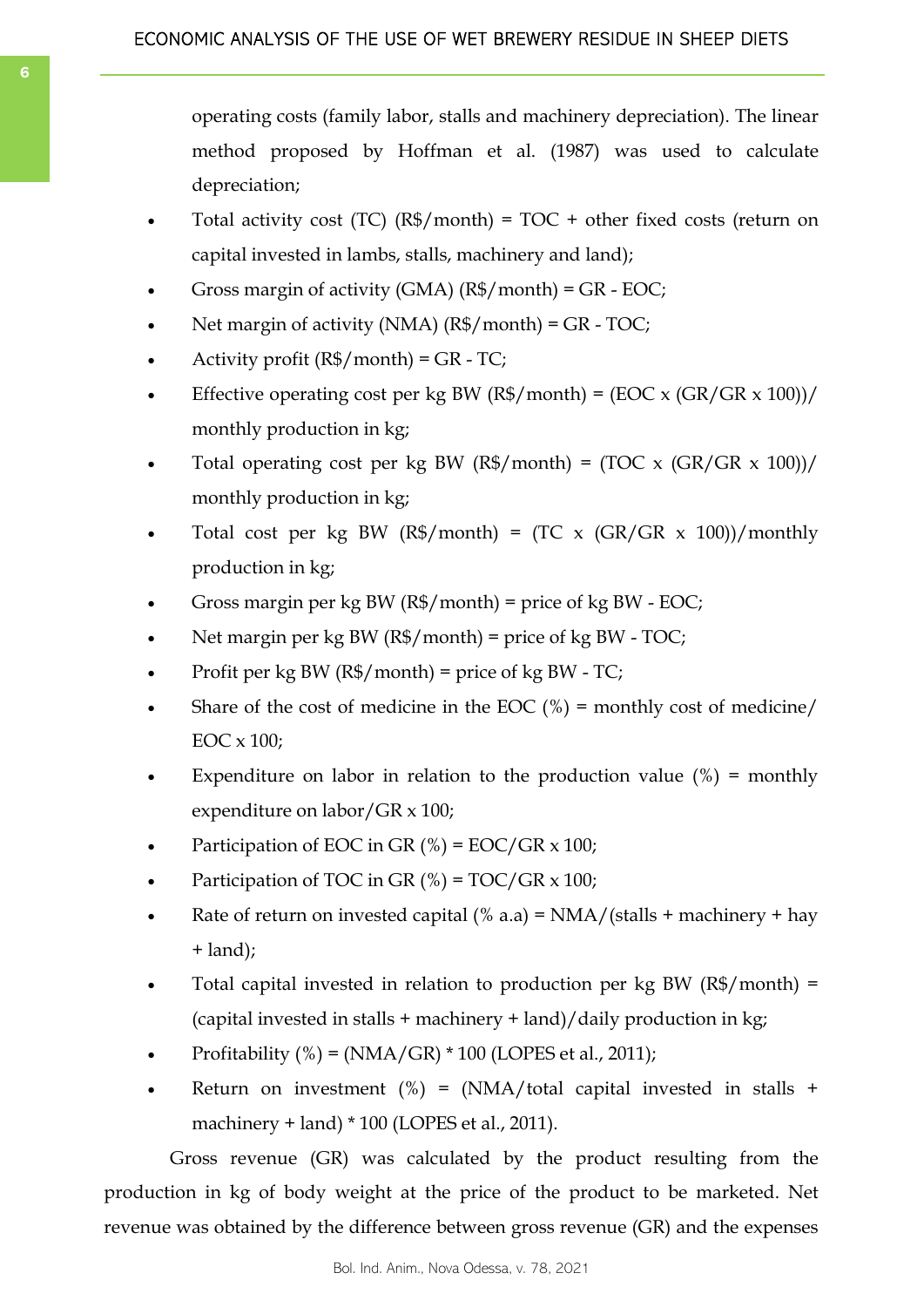by the system during the production process.

The linear method or fixed quotas was used to calculate depreciation, which provides constant depreciation (Equation 1).

Equation 1.

$$
d = \frac{(iv - fv)}{n}
$$

In which:  $d =$  depreciation; iv = initial value; fv = final value; n = number of years of duration of the capital (useful life).

The technical, zootechnical and economic indicators obtained were compared by descriptive analysis using an Excel® spreadsheet.

## **RESULTS AND DISCUSSION**

The inclusion of wet brewery residue (WBR) showed a linear response in terms of average daily weight gain (DWG) and feed efficiency (FE). A DWG of 0.196 kg/day was observed when the animals received 20% of the WBR, having surpassed the other diets with 10% and 30% WBR. These results show that the inclusion of WBR can maintain sheep at adequate production levels, observing a higher DWG than the recommendations of the diets formulated based on the NRC (2007), which was 150 g/ day.

FE was higher [\(Table 2\)](#page-7-0) for diets with 30% WBR inclusion (0.291 kg BW gain/ kg DM intake). The animals fed diets with 20% WBR had the second best FE (0.263 kg BW gain/kg DM intake). The highest FE was related to the lowest amount of neutral detergent fiber (34.94%) and acid detergent fiber (21.18%) in the diet with 30% WBR (Table 1). In a study carried out by Sormunen-Cristian (2013), lambs that consumed a grain barley diet obtained higher neutral detergent fiber digestibility (302g/kg) than the processed barley diet (66g/kg). This author concluded that in addition to the earlier adaptation of animals to the diet containing the grain which led to maximization in chewing efficiencies and efficiency in the fermentation of fiber in the rumen, they could also compensate for possible decreases in the digestibility of this food when processed; this would justify its use along with traditional ingredients for formulating concentrated diets.

The total production in the diet with 20% WBR was higher (7,503.07 kg BW/ year) than the other treatments, as well as the total lots (5 lots/year), and total animals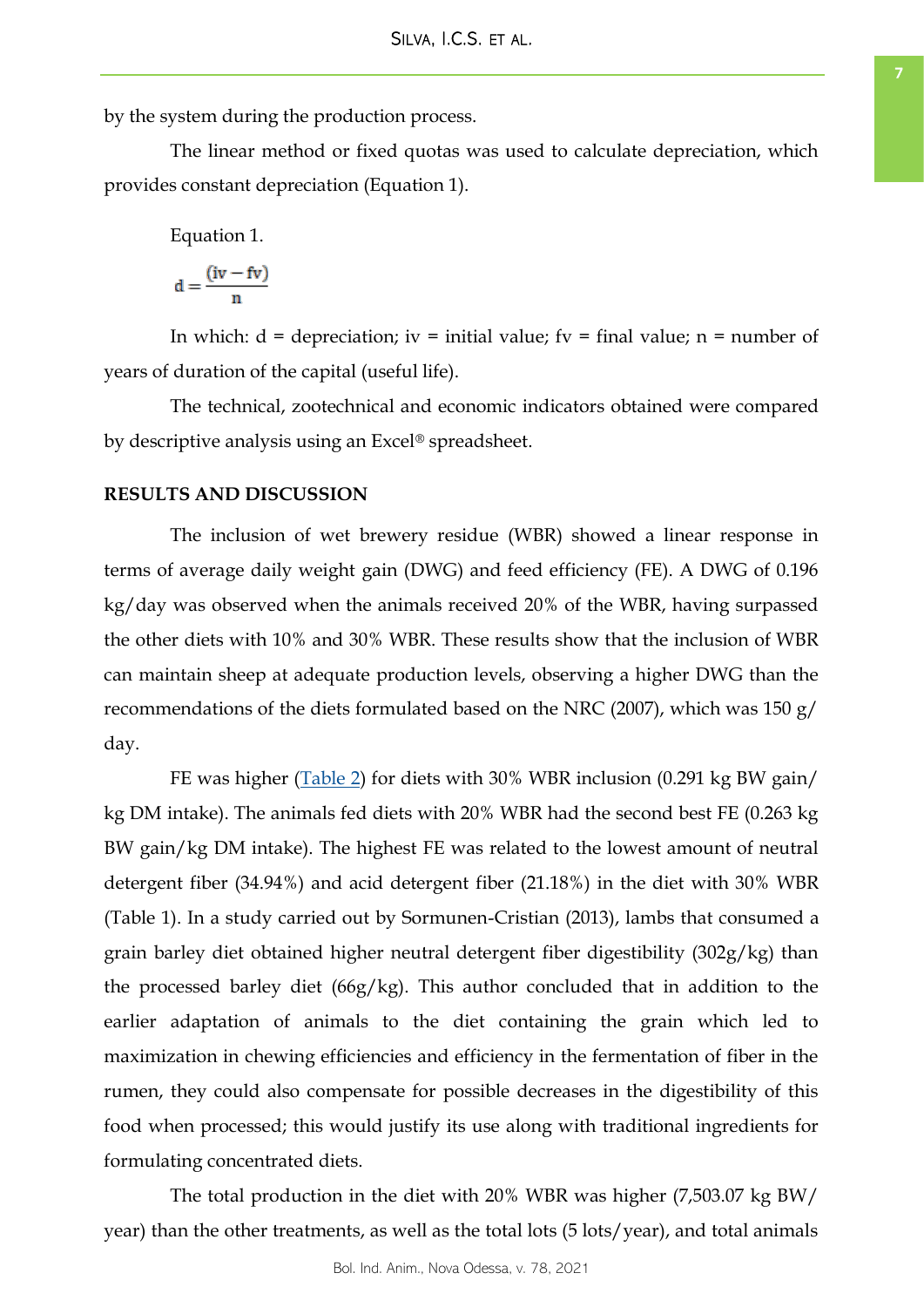|                  | Diets |       |       |       |                     |                      |       |         |
|------------------|-------|-------|-------|-------|---------------------|----------------------|-------|---------|
| Variable         | 0%    | 10%   | 20%   | 30%   | CV <sup>3</sup> (%) | Equation             | $R^2$ | P value |
| WDG <sup>1</sup> | 0.188 | 0.181 | 0.196 | 0.183 | 20.6                | Ŷ4                   | 0.38  | 0.0035  |
| AE <sup>2</sup>  | 0.246 | 0.226 | 0.263 | 0.291 | 9.37                | $\hat{\mathsf{Y}}$ 5 | 0.39  | 0.0042  |

<span id="page-7-0"></span>Table 2. Performance of sheep fed diets containing wet brewery residue.

<sup>1</sup>Daily weight gain (kg/day); <sup>2</sup>Feed efficiency (kg BW gain/kg DM intake); <sup>3</sup>Coefficient of variation; <sup>4</sup> $\hat{Y}$  = 3.20728 - $0.03220x; 5\bar{Y} = (22.82781 + 0.18369x) / 100.$ 

(250 animals/year). Higher land and labor productivity was also noted when 20% WBR was used (34,989.11 kg/ha/year and 1.29 kg/day/person) (Table 3). These responses reveal that the system becomes economically balanced when prioritizing earth-saving technologies even with intensification. These factors take on greater relevance in regions where the amount paid for the area is higher, as well as in those where the ecosystem is more subject to degradation, which is the case in semi-arid areas.

Table 3. Zootechnical indicators for the confined sheep fed diets containing wet brewery residue.

|                                                                    | <b>Diets</b> |           |           |           |  |  |
|--------------------------------------------------------------------|--------------|-----------|-----------|-----------|--|--|
| Indicators                                                         | 0%           | 10%       | 20%       | 30%       |  |  |
| Total production ( $kg BW1/year$ )                                 | 7.384.78     | 6.718.96  | 7,503.07  | 7,183.72  |  |  |
| Total area $(m2)$                                                  | 85           | 85        | 85        | 85        |  |  |
| Total lots (no./year)                                              | 4.92         | 4.48      | 5.00      | 4.79      |  |  |
| Total animals (no./year)                                           | 246          | 224       | 250       | 239       |  |  |
| Land productivity $(kg/ha/month)$                                  | 33,583.29    | 32,305.28 | 34,989.11 | 32,717.09 |  |  |
| Labor productivity $\frac{kg}{day}$ person)                        | 1.23         | 1.19      | 1.29      | 1.20      |  |  |
| Concentrate productivity (kg BW <sup>1</sup> /kg NM <sup>2</sup> ) | 0.68         | 0.42      | 0.32      | 0.28      |  |  |

<sup>1</sup>Body weight; 2Natural matter.

The intensification of confinement systems involves higher costs than extensive systems, as they require a larger number of animals per area to compensate the investments. As a result, the use of alternative feeds has been increasingly used.

In addition to detoxified castor bean cake (GOMES et al., 2018), babassu byproducts (PARENTE et al., 2020; SANTOS et al., 2019), cotton cake (NEGRÃO et al., 2020), WBR can favor reduced feed costs, and there is an increase in the number of finished animals per hectare when associated with the feedlot system (GOMES et al., 2018).

The highest concentrate intake occurred in the 0% WBR diet (0.68 kg BW/kg NM). This result corroborates the DWG of the same diet, which was 188 g/day. This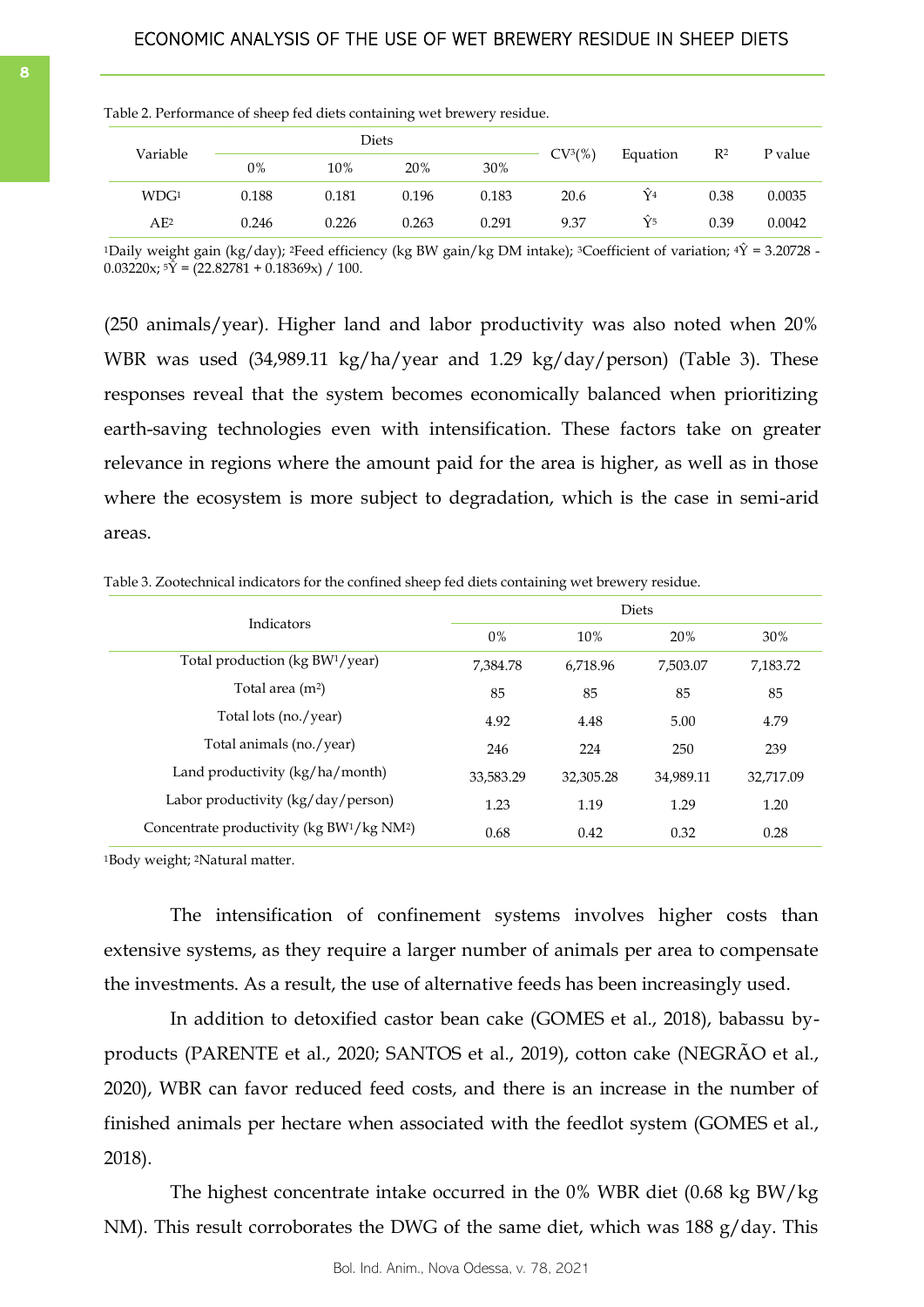result reveals that the diet without the addition of WBR met the nutritional requirements of the animals; however, the viability of using the by-products must be observed, since it is dependent on the nutritional value, the animal response and the costs of the alternative feed compared to traditional ingredients (HALMEMIES-BEAUCHET-FILLEAU et al., 2018). Thus, diets which contained WBR can also meet the requirements and reduce production costs.

Among the technical indicators analyzed, the daily production (kg BW) for the diet containing 20% WBR was higher (9.78 kg BW) than the other diets with 10% and 30% WBR (9.03 and 9.14 kg PC, respectively). The 0% WBR diet had the highest proportion of roughage  $(Table 1)$  $(Table 1)$ , in which the cost of roughage was higher (Table 4) when compared to diets that contained WBR. As there was an increase in the residue percentage in the diet, there was a decrease in the roughage proportions, causing a reduction in the supply and cost of the concentrate when the diets were formulated with 30% WBR. These data represent the high roughage cost and point to versatility of WBR regarding the availability of nutrients to animals, as it is considered a protein concentrate feed (GERON et al., 2013).

| Indicators                                       | <b>Diets</b> |        |        |          |  |
|--------------------------------------------------|--------------|--------|--------|----------|--|
|                                                  | $0\%$        | 10%    | 20%    | 30%      |  |
| Daily production (kg BW <sup>1</sup> )           | 9.38         | 9.03   | 9.78   | 9.14     |  |
| Supplied roughage (kg NM <sup>2</sup> /month)    | 741.00       | 544.98 | 422.89 | 261.58   |  |
| Concentrate provided (kg NM <sup>2</sup> /month) | 418.07       | 653.40 | 928.03 | 1.009.33 |  |
| Hay cost $(R\$/kg)$                              | 0.58         | 0.39   | 0.27   | 0.18     |  |
| Concentrate cost $(R\frac{6}{3} / kg)$           | 0.34         | 0.38   | 0.37   | 0.37     |  |
| Feed cost $(R\$/kg)$                             | 0.92         | 0.77   | 0.64   | 0.56     |  |

Table 4. Technical indicators for the confinement of sheep fed diets containing wet brewery residue.

<sup>1</sup>Body weight; 2Natural matter.

Despite the increase in the concentrate cost to the order of R\$0.34, 0.38, 0.37 and 0.37 per kg, for diets of 0, 10, 20 and 30% of WBR, respectively, the total ration cost decreased as WBR was added to the diets. It was noted that the treatment with 30% had a kg ration cost equivalent to R\$0.56 (Table 4). These results highlight the need for diet formulations with alternative feeds, since the high costs of traditional feeds (corn and soybean meal) increase production costs; therefore, the search for feeds which reduce the costs related to diets, as well as increase efficiency and the competitiveness of the productive system is always important (GOES et al., 2019).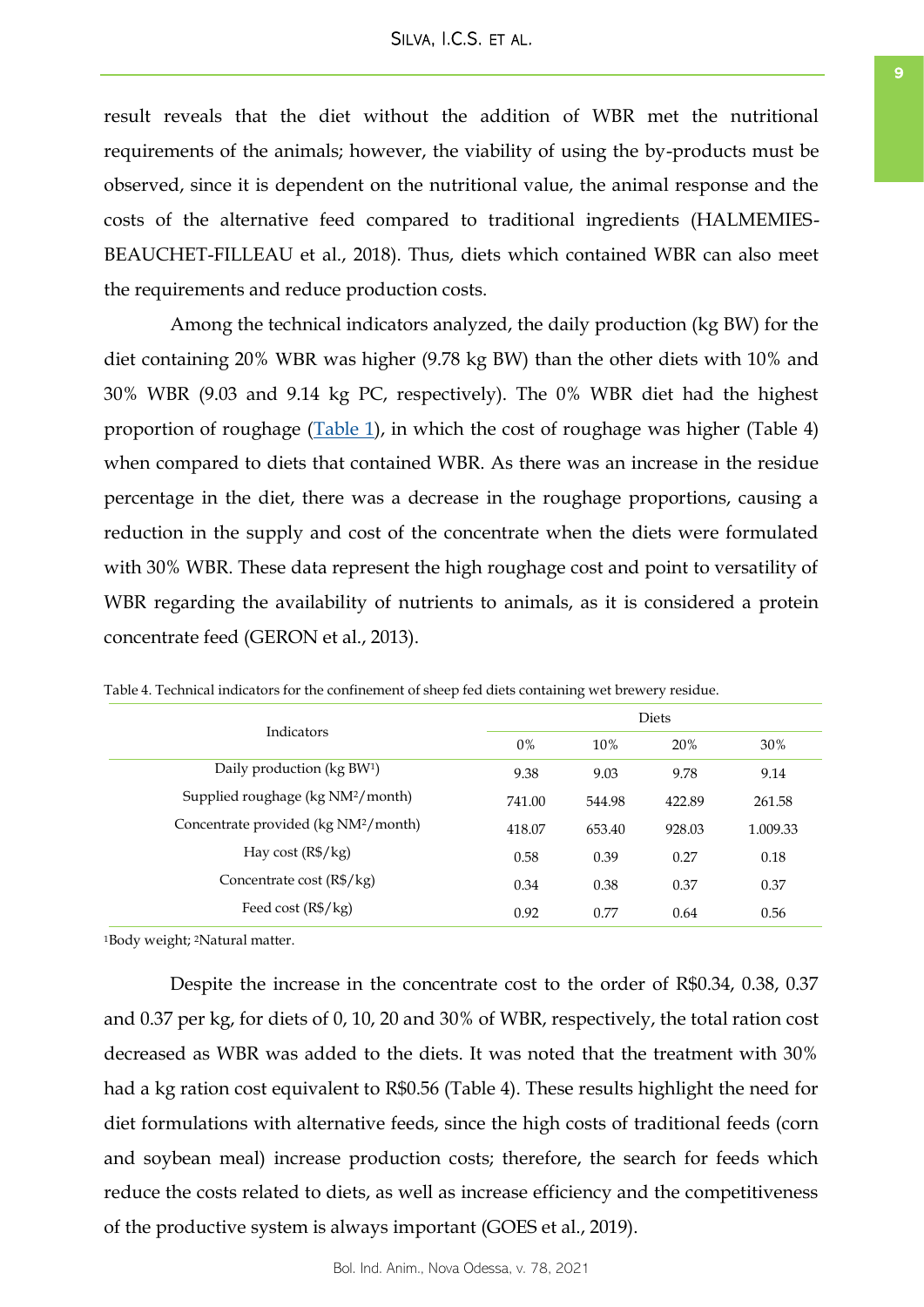Investment expenses were lower for the diet with 20% WBR to the order of R\$0.371/kg BW. The cost dilutions involved resulted from the average total weight gain (12.32 kg) when compared to diets of 0 (11.82 kg), 10 (10.22 kg) and 30% (11.52 kg) WBR, respectively (Table 5).

|                   |           | Diets |       |                                 |       |  |
|-------------------|-----------|-------|-------|---------------------------------|-------|--|
| Item $(R$)$       | FP1 (R\$) |       |       | $FP2$ (R\$/kg BW <sup>3</sup> ) |       |  |
|                   |           | $0\%$ | 10%   | 20%                             | 30%   |  |
| Installations     | 15,191.55 | 0.069 | 0.075 | 0.067                           | 0.070 |  |
| Management center | 6,600.00  | 0.089 | 0.098 | 0.088                           | 0.092 |  |
| Drinking fountain | 320.00    | 0.009 | 0.010 | 0.009                           | 0.009 |  |
| Mixer             | 3,600.00  | 0.049 | 0.054 | 0.048                           | 0.050 |  |
| Crusher           | 6,800.00  | 0.092 | 0.101 | 0.091                           | 0.095 |  |
| Balance           | 3,800.00  | 0.050 | 0.057 | 0.051                           | 0.053 |  |
| Subtotal          | 36,311.55 | 0.359 | 0.394 | 0.353                           | 0.369 |  |
| Others            | 1,815.58  | 0.018 | 0.020 | 0.018                           | 0.018 |  |
| Total             | 38,127.13 | 0.377 | 0.414 | 0.371                           | 0.387 |  |

Table 5. Investment expenses for the confinement of sheep fed diets containing wet brewery residue.

<sup>1</sup>Total price; 2Final price; 3Body weight.

For the cost calculations to express the real financial situation of a production system, it is essential to consider the depreciation factor of investments, as its inclusion in the gross and net margins defines how the production system should be conducted without decapitalizing the activity, causing financial damage to the producer (FABRÍCIO et al., 2017).

Confinement allows animals to maximize nutrient consumption through wellformulated diets, increasing the resistance of the animals against possible diseases which can affect negatively the animal production. The association of nutritional and sanitary factors also contributes to the increase finishing process of animals, making them spend less time within the system, since a good nutritional status strengthens their productive capacity and increases their resistance to parasites.

In the analysis of the operating costs of the activity, the diet with 30% WBR had the lowest monetary value (R\$64,368.99) when compared to diets of 0%, 10% and 20% WBR (R\$72,223.33; R\$66,023.12 and R\$68,801.94), respectively (<u>Table 6</u>).

Expenses with diets containing WBR were lower when compared to the diet without WBR (0%) The diet of 20% WBR presented best production costs, where 58.89% of the expenses (R\$40,516.55) were 250 sheep/year and 14.77% (R\$10,158.75)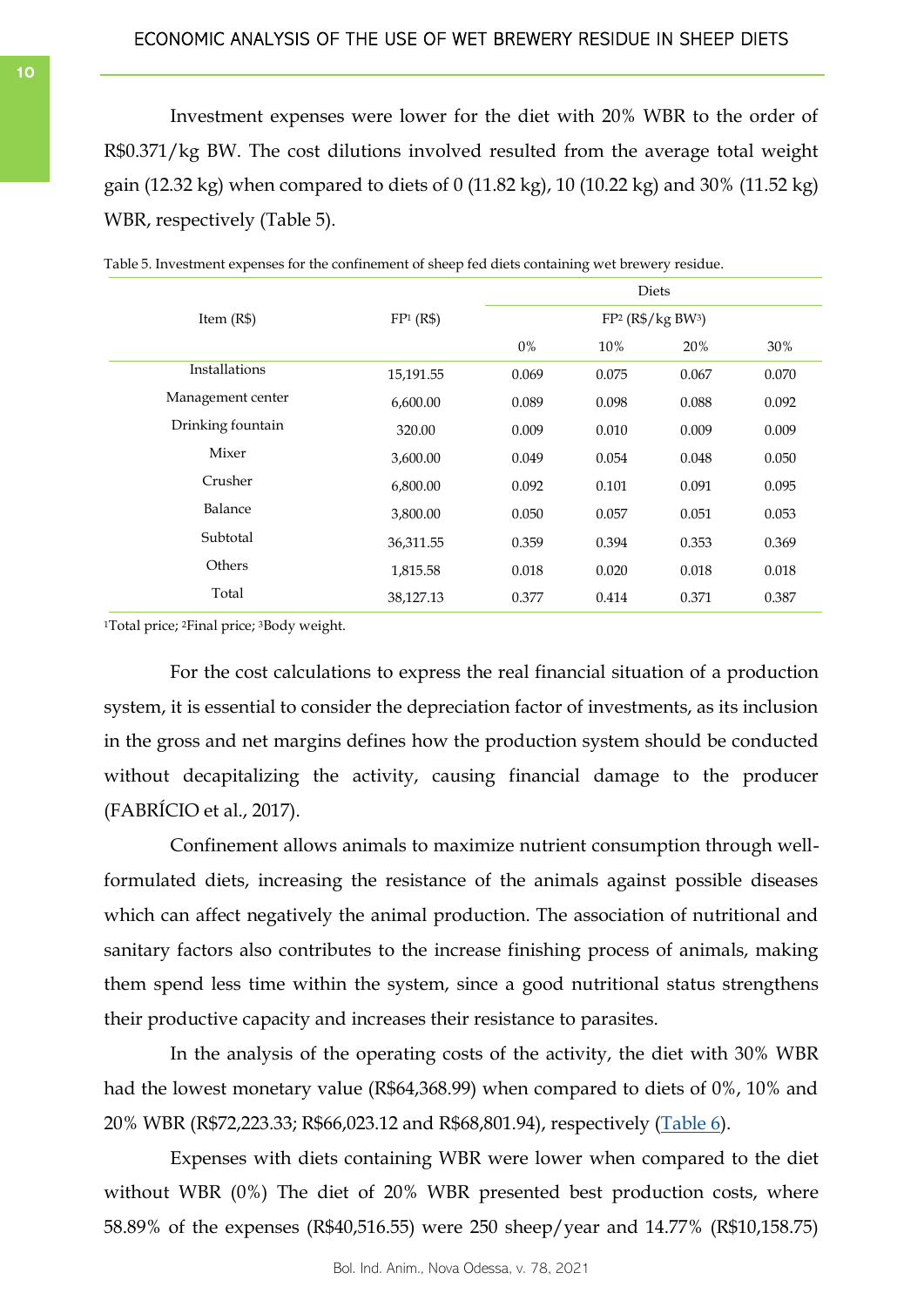|          |                 |                 |                 |                 |                 | Diets           |                 |                 |                 |  |
|----------|-----------------|-----------------|-----------------|-----------------|-----------------|-----------------|-----------------|-----------------|-----------------|--|
| Expenses |                 | $0\%$           |                 |                 | 10%             |                 | 20%             |                 | 30%             |  |
|          |                 | TP <sub>1</sub> | FP <sub>2</sub> | TP <sub>1</sub> | FP <sub>2</sub> | TP <sub>1</sub> | FP <sub>2</sub> | TP <sub>1</sub> | FP <sub>2</sub> |  |
|          | MP <sup>3</sup> | 11,347.20       | 1.54            | 11,347.20       | 1.69            | 11,347.20       | 1.51            | 11,347.20       | 1.58            |  |
|          | FO <sup>4</sup> | 14,226.33       | 1.93            | 11,663.51       | 1.74            | 10,158.75       | 1.35            | 7,470.38        | 1.04            |  |
|          | ME <sup>5</sup> | 1,378.00        | 0.19            | 1,378.00        | 0.21            | 1,378.00        | 0.18            | 1,378.00        | 0.19            |  |
|          | MD <sup>6</sup> | 465.24          | 0.06            | 423.29          | 0.06            | 472.69          | 0.06            | 452.57          | 0.06            |  |
|          | EP <sub>7</sub> | 200.75          | 0.03            | 200.75          | 0.03            | 200.75          | 0.03            | 200.75          | 0.03            |  |
|          | TA <sup>8</sup> | 4,728.00        | 0.64            | 4,728.00        | 0.70            | 4,728.00        | 0.63            | 4,728.00        | 0.66            |  |
|          | PA <sup>9</sup> | 39,877.81       | 5.40            | 36,282.37       | 5.40            | 40,516.55       | 5.40            | 38,792.09       | 5.40            |  |
|          | Total           | 72,223.33       | 9.78            | 66,023.12       | 9.83            | 68,801.94       | 9.17            | 64,368.99       | 8.96            |  |

<span id="page-10-0"></span>Table 6. Expenses for the cost of confinement of sheep fed diets containing wet brewery residue.

1Total price (R\$/year); 2Final price (R\$/kg of BW); 3Manpower; 4Feed; 5Machines and equipment; 6Medicines; 7Electric power; 8Technical assistance; 9Purchase of animals.

were invested in the purchase of feed. On the other hand, in the diet without WBR (0%), R\$39,877.81 was invested in the purchase of 246 sheep/year and R\$14,226.33 spent on feed, corresponding to 55.21% and 19.70% of the total cost, respectively.

The sum of costing expenses for diets of 20% and 30% WBR proved to be able to meet nutritional requirements, maintaining the same weight gain when compared to diets formulated with traditional ingredients (ground corn and soybean meal). These results favored an increase in annual production by providing better use of the containment structure, justifying improvements and equipment acquisition, allowing the dilution of unit costs, and promoting a positive overall result for the production system (SOUZA et al., 2014).

The permanence time of the feedlot in the productive system (confinement) until slaughter can be reduced through acquiring animals with specialized genetics for meat production, and this production can be enhanced by diets with high nutritional value. As a result, the longer time the animal stays in the feedlot seeking to obtain the expected body weight will result in a higher total cost of the production system, while the increase in the final price per kilogram of lamb generates a revenue about three times less than feed costs (PICCOLI et al., 2013).

The use of agro-industrial by-product can be a viable alternative to reduce feed expenses, however it is necessary to take into account availability, quality and transport which can increase costs, making the enterprise unfeasible (SOUZA et al., 2014). Residues available in the region and which have a lower purchase value must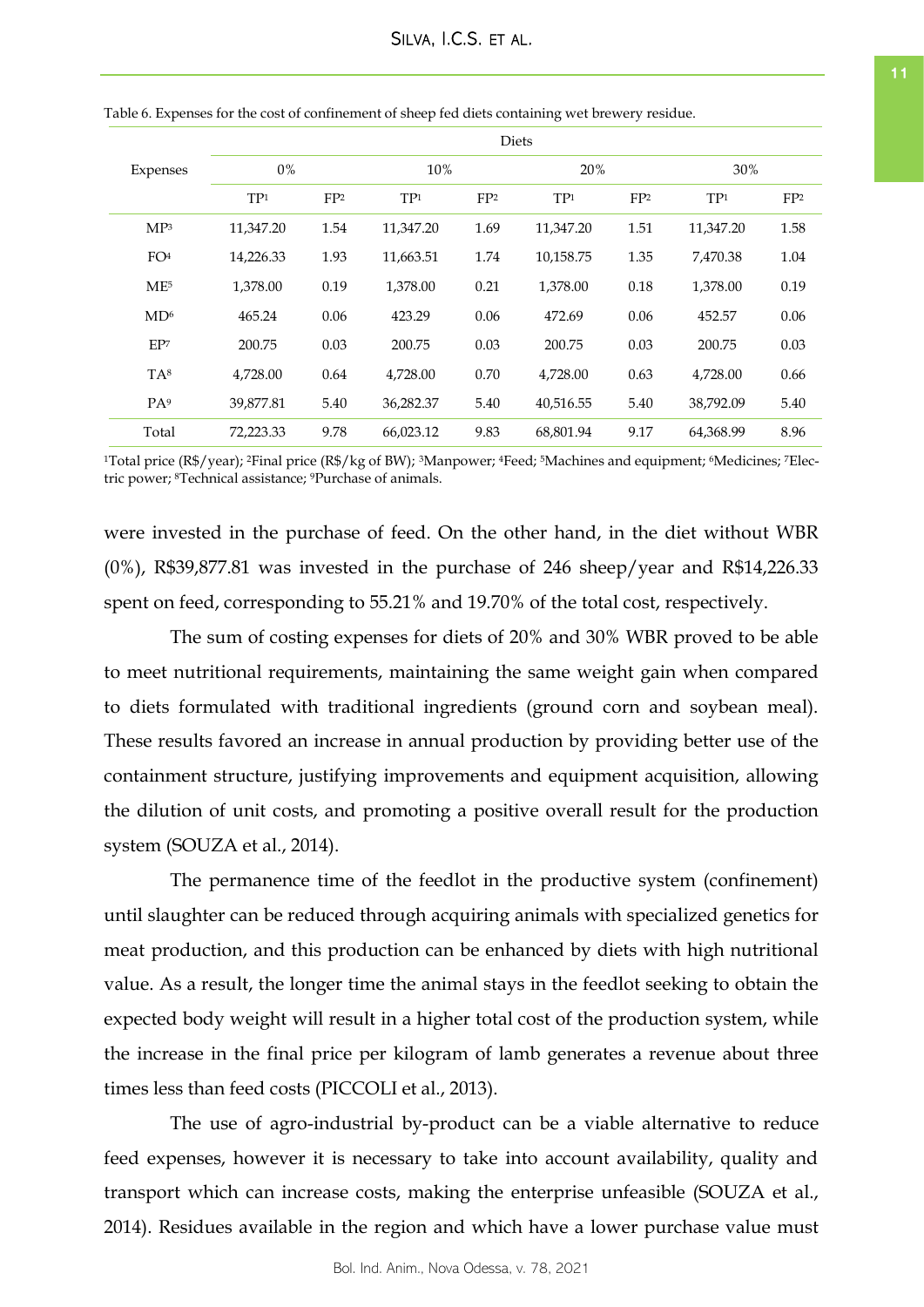be selected in using these alternative feeds.

Regarding the economic indicators, despite diets with 30% WBR only reaching the third highest gross revenue (GR) (R\$6,585.08), they were able to cover possible variations presented in the EOC and provided a greater gross margin (GMA) (R\$2,166.59). These results point to the great influence of spending on feed on the EOC. Therefore, the selling price of the kg of WBR used in this study makes the producer more competitive, enabling to capture new markets. In this sense, the results show the need to constantly monitor prices in the local market, as their fluctuations significantly affect the value of inputs and can determine more expressive profit margins (GASPAR et al., 2018) (Table 7).

|                                          |          |          | Diets    |          |
|------------------------------------------|----------|----------|----------|----------|
| Indicators                               | $0\%$    | 10%      | 20%      | 30%      |
| $GR1$ (R\$/ month)                       | 6,769.38 | 6,159.04 | 6,877.81 | 6,585.08 |
| SP <sup>2</sup> (R <sup>4</sup> /kg)     | 11.00    | 11.00    | 11.00    | 11.00    |
| $EOC3$ (R\$/ month)                      | 5,073.01 | 4,556.33 | 4,787.90 | 4,418.48 |
| $TOC4 (R6/7 month)$                      | 6,233.29 | 5,716.60 | 5,948.17 | 5,578.76 |
| $TC5$ (R\$/ month)                       | 6,451.56 | 5,934.88 | 6,166.45 | 5,797.04 |
| GMA <sup>6</sup> (R\$/ month)            | 1,696.37 | 1,602.72 | 2,089.91 | 2,166.59 |
| $NMA7 (R6/7 month)$                      | 536.10   | 442.44   | 929.64   | 1,006.32 |
| Profit (R\$/ month)                      | 317.82   | 224.16   | 711.36   | 788.04   |
| $EOC3$ ( $R\$/kgBW$ )                    | 9.78     | 9.83     | 9.17     | 8.96     |
| TOC <sup>4</sup> (R <sup>4</sup> /kg BW) | 10.13    | 10.21    | 9.51     | 9.32     |
| $TC5$ (R\$/kg BW)                        | 10.48    | 10.60    | 9.86     | 9.68     |
| GMA <sup>6</sup> (R\$/kg BW)             | 1.22     | 1.17     | 1.83     | 2.04     |
| NMA <sup>7</sup> (R <sup>6</sup> /kg BW) | 0.87     | 0.79     | 1.49     | 1.68     |
| Profit (R\$/kg BW)                       | 0.52     | 0.40     | 1.14     | 1.32     |
| Profitability (%)                        | 7.92     | 7.18     | 13.52    | 15.28    |
| Return on investment (%)                 | 16.87    | 13.93    | 29.26    | 31.67    |

Table 7. Economic efficiency indicators for the confinement of sheep fed diets containing wet brewery residue.

<sup>1</sup>Gross revenue; 2Selling price; 3Gross margin. 4Net margin; 5Effective operating cost; 6Total operating Cost; 7Total cost.

The depreciation of the equipment directly affects the total operating cost (TOC), and was amortized by the efficiency of using the WBR  $(Table 2)$  since animals fed with a 30% WBR diet only remained for 66 days in confinement until slaughter, resulting in a more expressive net margin (R\$1,006.32), and also due to the lower proportions of soy and hay. Therefore, the roughage production itself would be an alternative in reducing dietary costs.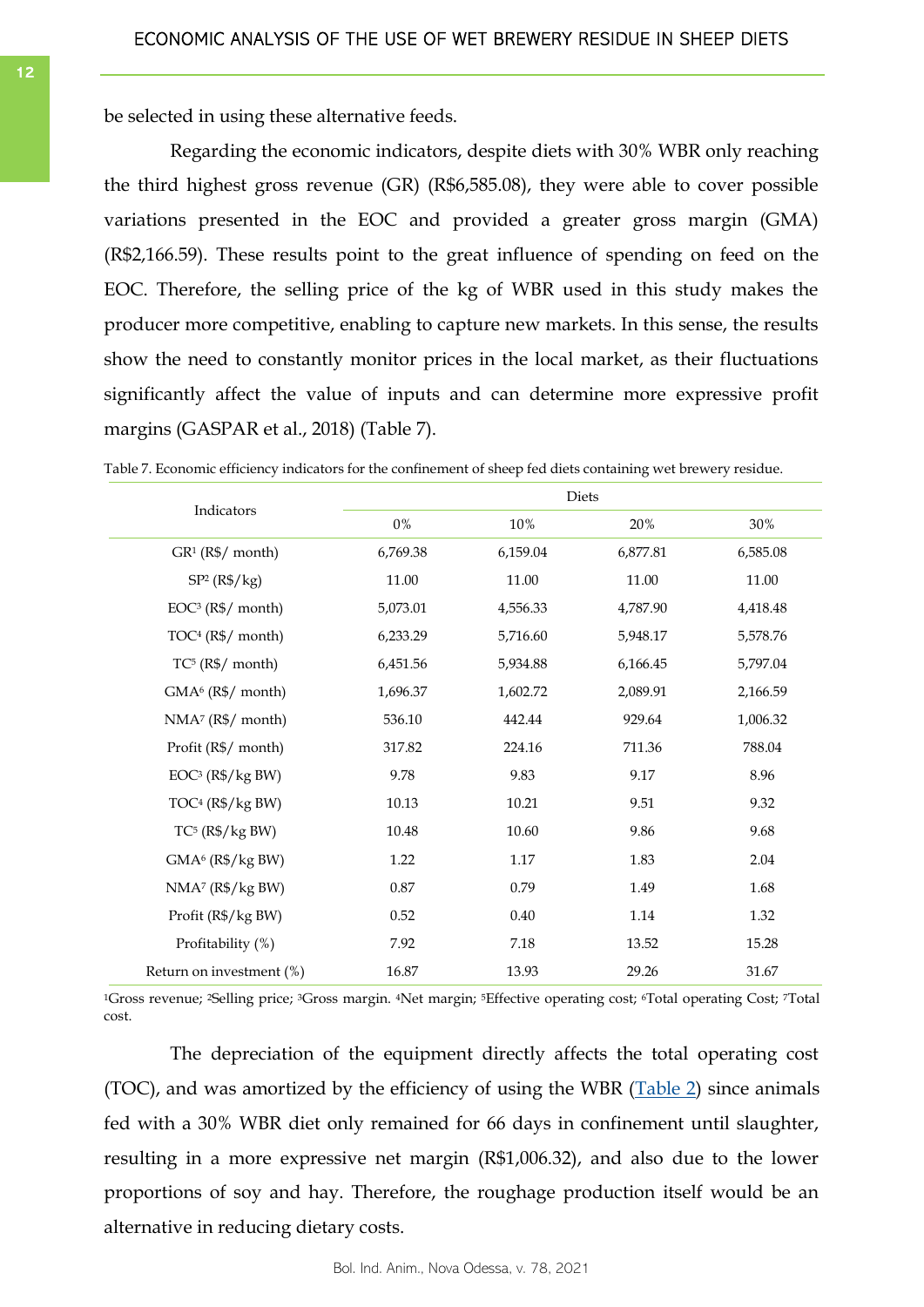The gross revenue (GR) obtained in all diets formulated with the WBR were able to cover the total production costs (TC), consequently generating profit for the confinement system, highlighting those that received 20% (R\$711.36) and 30% (R\$ 788.04) of the residue. Such results enabled diets with 20 and 30% WBR to reach 71% and 93% profitability respectively, being superior to the diet without WBR. In addition, the return on investment shows that the financial return obtained with the use of 20 and 30% WBR in the sheep diet surpassed the average income of the savings account by 4,501% and 4,872% in 2015 (0.65% per month).

However, it is clear that the partial replacement of some feeds by WBR is a viable alternative in sheep confinement systems. However, it is necessary to find adequate levels for each production system, aiming at efficiency in the productive response of the herd in the presence of a new feed so that the balance between production costs and profitability is maintained.

# **CONCLUSIONS**

The technical and zootechnical indicators showed better rates for diets with 20% WBR. However, economic efficiency indicators were more attractive in diets with 30% WBR. In this sense, the availability and the price paid for the residue are important factors for the adequacy of the ideal inclusion level of WBR in diets for confined sheep.

# **ACKNOWLEDGMENTS**

To the Federal Institute of Education, Science and Technology of Maranhão for logistical and financial support.

## **REFERENCES**

- DI RIENZO, J.A.; CASANOVES, F.; BALZARINI, M.G.; GONZALEZ, L.; TABLADA, M.; ROBLEDO, C.W. InfoStat versión 2018. **Centro de Transferencia InfoStat**, FCA, Universidad Nacional de Córdoba, Argentina. 2018.
- FABRICIO, E.A.; PACHECO, P.S.; VAZ, F.N.; LEMES, D.B.; CAMERA, A.; MACHADO, G.I.O. Financial indicators to evaluate the economic performance of feedlot steers with different slaughter weights. **Ciência Rural**, v.47, p.1-6, 2017. <http://dx.doi.org/10.1590/0103-8478cr20160516>
- GASPAR, A.O.; BRUMATTI, R.C.; PAULA, L.A.; DIAS, A.M. A simulation of the economic and financial efficiency of activities associated with beef cattle pasture. **Custos e Agronegócio Online**, v.14, p.74-98, 2018.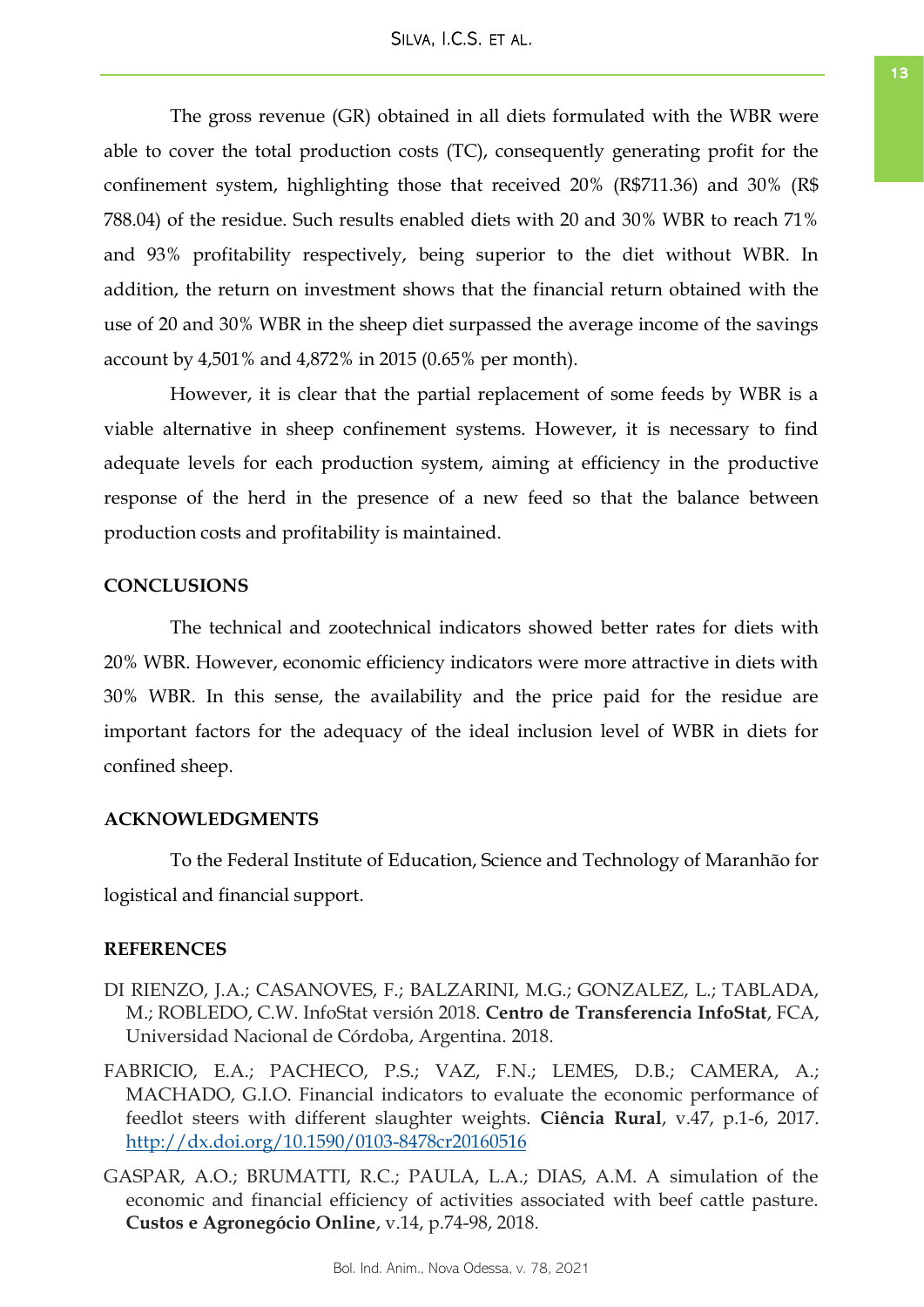- GERON, L.J.V.; TRAUTMANN-MACHADO, R.J.; MOURA, D.C.; MARQUES, F.M.; SOUZA, O.M.; PAULA, E.J.H. Caju, canola, cevada, cupuaçu e seus resíduos utilizados na nutrição de ruminantes. **Pubvet**, v.7, p.1002-1136, 2013.
- GOES, R. H. T. B.; SILVA, L. H. X.; DIAZ, T. G.; BRANCO, A. F.; TEODORO, A. L.; FERREIRA, G. R. Sunflower cake in diets for beef cattle: digestibility, kinetics and in vitro ruminal fermentation parameters. **Acta Scientiarum: Animal Sciences**, v. 41, 2019.<https://doi.org/10.4025/actascianimsci.v41i1.39492>
- GOMES, F.H.T.; CÂNDIDO, M.J.D.; CARNEIRO, M.S.S.; FURTADO, R.N.; PEREIRA, E.S.; FONSECA, D.M.; POMPEU, R.C.F.F.; SOMBRA, W.A. Viabilidade econômicofinanceira do confinamento de ovinos alimentados com rações contendo torta de mamona. Revista de Ciências Agroveterinárias, v.17, p.383-395, 2018. [http://](https://doi.org/10.5965/223811711732018383) [doi.org/10.5965/223811711732018383](https://doi.org/10.5965/223811711732018383)
- HALMEMIES-BEAUCHET-FILLEAU, A.; RINNE, M.; LAMMINEN, M.; MAPATO, C.; AMPAPON, T.; WANAPAT, M.; VANHATALO, A. Alternative and novel feeds for ruminants: nutritive value, product quality and environmental aspects. Animal, v. 12, p. 295-309, 2018.<https://doi.org/10.1017/S1751731118002252>
- HOFFMANN, R.; ENGLER, J.J.C.; SERRANO, O.; THANE, A.C.M.; NEVES, E.M. **Administração da empresa agrícola**, 5ª.ed. São Paulo: Pioneira, 1987, 325p.
- INSTITUTO BRASILEIRO DE GEOGRAFIA E ESTATÍSTICA (IBGE). **Censo**  Agropecuário. Disponível em: <[https://sidra.ibge.gov.br/pesquisa/censo](https://sidra.ibge.gov.br/pesquisa/censo-agropecuario/censo-agropecuario-2017)[agropecuario/censo-agropecuario-2017>](https://sidra.ibge.gov.br/pesquisa/censo-agropecuario/censo-agropecuario-2017). Acessado em 03 de jan de 2021.
- LEITE, D.F.L.; AGUIAR, E.M.; HOLANDA, J.S.; RANGEL, A.H.N.; AURELIANO, I.P.L.; LIMA JÚNIOR, D.M. Valor nutritivo de dietas com inclusões crescentes do subproduto do caju na dieta de ovinos. **Acta Veterinaria Brasilica**, v.8, p.254-260, 2014.
- LOPES, M.A.; SANTOS, G.; RESENDE, M.C.; CARVALHO, F.M.; CARDOSO, M.G. Estudo da rentabilidade de sistemas de produção de leite no município de Nazareno, MG. **Ciência Animal Brasileira**, v. 12, p. 58-69, 2011.
- MATOS, L.H.A.; CARVALHO, G.G.P.; SILVA, R.R.; LEITE, L.C.; CONCEIÇÃO, C.P.; PINHEIRO, E.E.G.; ALENCAR, A.M.; SANTOS, A.V.; RUFINO, L.M.A.; SILVA, P.A. Economic aspects of the use of castor meal in supplements for grazing heifers. **Custo e Agronegócio Online**, v.14, n.1, p.357-372, 2018.
- NATIONAL RESEARCH COUNCIL NRC. **Nutrient requirements of small ruminants**. Washington, D.C. National Academic Press, 292p, 2007.
- NEGRÃO, F.; ZANINE, A.M.; RIBEIRO,M.; FERREIRA, D.J.; SOUZA, A.; PARENTE, M.O.M.; PARENTE, H.N.; GERON, L.; LIMA, A.; REIS, R. LINS, T. By-Product of Cotton Agribusiness as an Alternative Protein Source for Rams. **Agriculture**, v. 10, n. 7, p. 280, 2020.<https://doi.org/10.3390/agriculture10070280>
- PARENTE, M.O.M.; ROCHA, K.S.; BESSA, R.J.B.; PARENTE, H.N.; ZANINE, A.M.; MACHADO, N.A.F.; LOURENÇO JÚNIOR, J.B.; BEZERRA, L.R.; LANDIM, A.V.; ALVES, S.P. Effects of the dietary inclusion of babassu oil or buriti oil on lamb performance, meat quality and fatty acid composition. **Meat science**, v. 160, p. 107971, 2020.<https://doi.org/10.1016/j.meatsci.2019.107971>